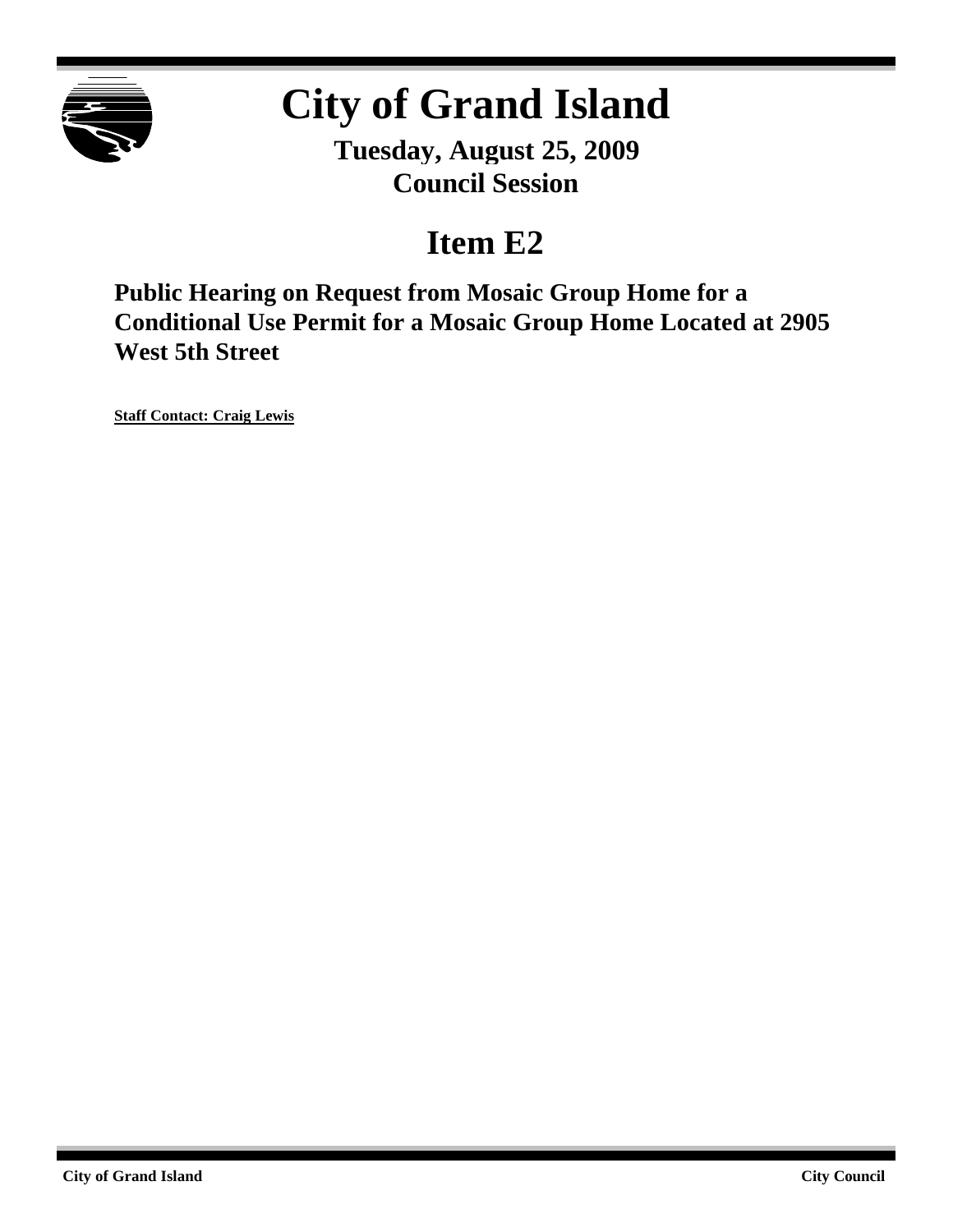## **Council Agenda Memo**

| <b>From:</b>    | Craig Lewis, Building Department Director                                                                                                                  |  |
|-----------------|------------------------------------------------------------------------------------------------------------------------------------------------------------|--|
| <b>Meeting:</b> | <b>August 25, 2009</b>                                                                                                                                     |  |
| Subject:        | Request of Mosaic Group Home for Approval of a<br>Conditional Use Permit to Allow Construction of a<br>Group Care Home at 2905 West 5 <sup>th</sup> Street |  |
| Item $#$ 's:    | $E-2 & H-1$                                                                                                                                                |  |
| $Presenter(s):$ | Craig Lewis, Building Department Director                                                                                                                  |  |

#### **Background**

This request is for the approval of a Conditional Use Permit to allow for the construction of a group home facility at 2905 West 5th Street. The property is currently zoned R-2 Low Density Residential and as such group home facilities are listed in the zoning matrix as a permitted conditional use requiring approval of the City Council.

#### **Discussion**

The proposal is to construct a six bedroom facility for individuals with disabilities providing health and custodial care on a 24 hour basis from a residential setting. The facility will be constructed in conformance with the International Building Code as an institutional occupancy classification, that classification provides life safety requirements in addition to those required in a residential dwelling.

A conditional use by definition is a use where allowed by the district regulations, that would not be appropriate generally throughout the zoning district without restrictions, but which, if controlled as to number, size, area, location, relationship to the neighborhood or other minimal protective characteristics would not be detrimental to public health, safety, and general welfare.

The submitted drawing identifying the location of the proposed building appears to utilize three of the adjacent lots for the development. Either an administrative subdivision combining these lots into one needs to be presented and approved or the building needs to be constructed across the property lines of these three lots to tie the lots together as one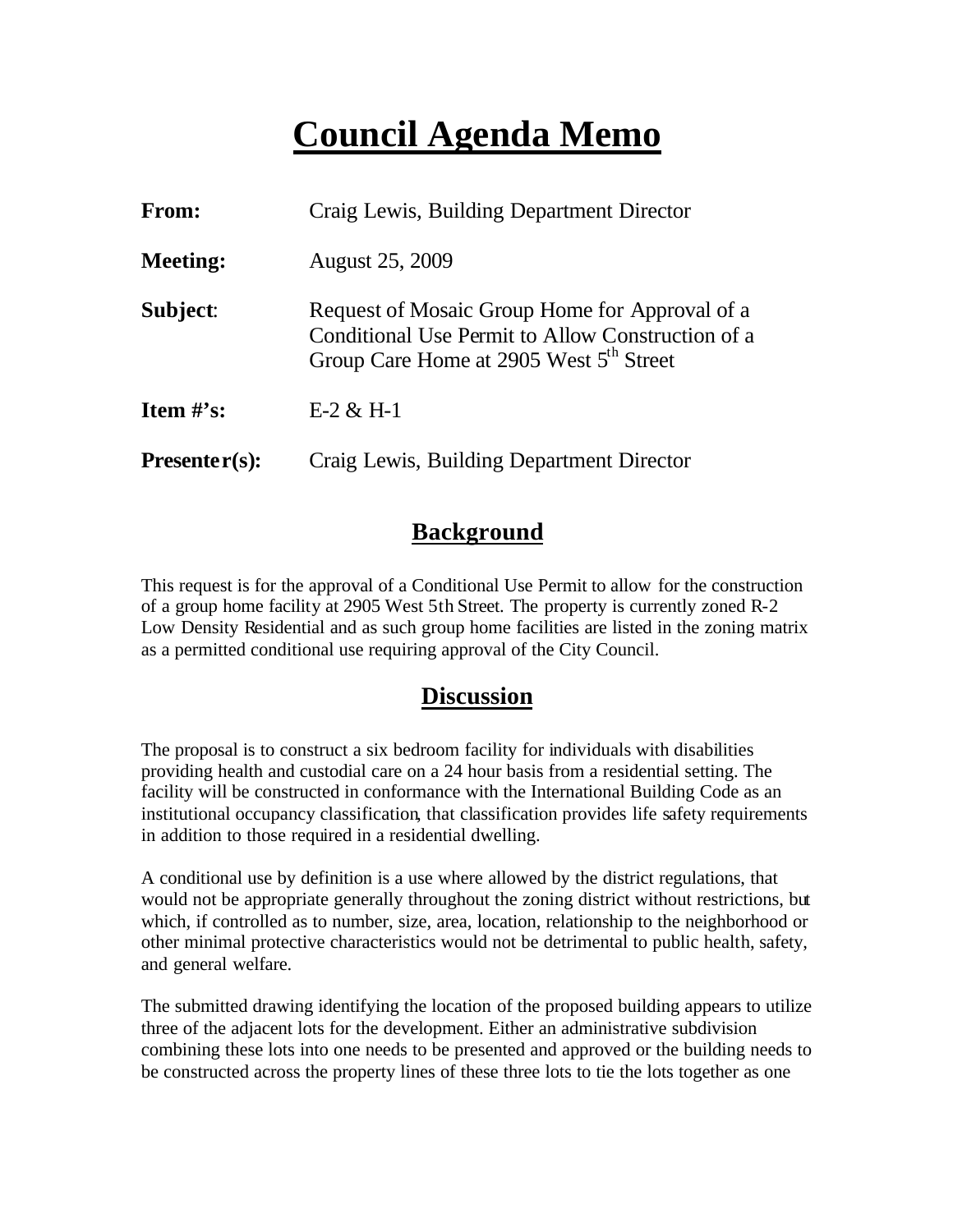lot, or the applicable setbacks need to be provided from the existing property lines. Any approvals should as a condition require compliance with zoning setback requirements.

#### **Alternatives**

It appears that the Council has the following alternatives concerning the issue at hand. The Council may:

- 1. Approve the request for the Conditional Use Permit finding that the proposed application is and will continue to be in conformance with the purpose of the zoning regulations.
- 2. Disapprove or /Deny the Request, finding that the proposed application does not conform to the purpose of the zoning regulations.
- 3. Approve the request with additional or revised conditions and a finding of fact.
- 4. Refer the matter to special committee for a determination of a finding of fact.

#### **Recommendation**

Approve the request, finding that the proposed use and application promotes the health, safety, and general welfare of the community, protects property against blight and depreciation, and is generally harmonious with the surrounding neighborhood.

#### **Sample Motion**

Move to approve the request for a conditional use permit, finding that the application conforms with the purpose of the zoning regulations.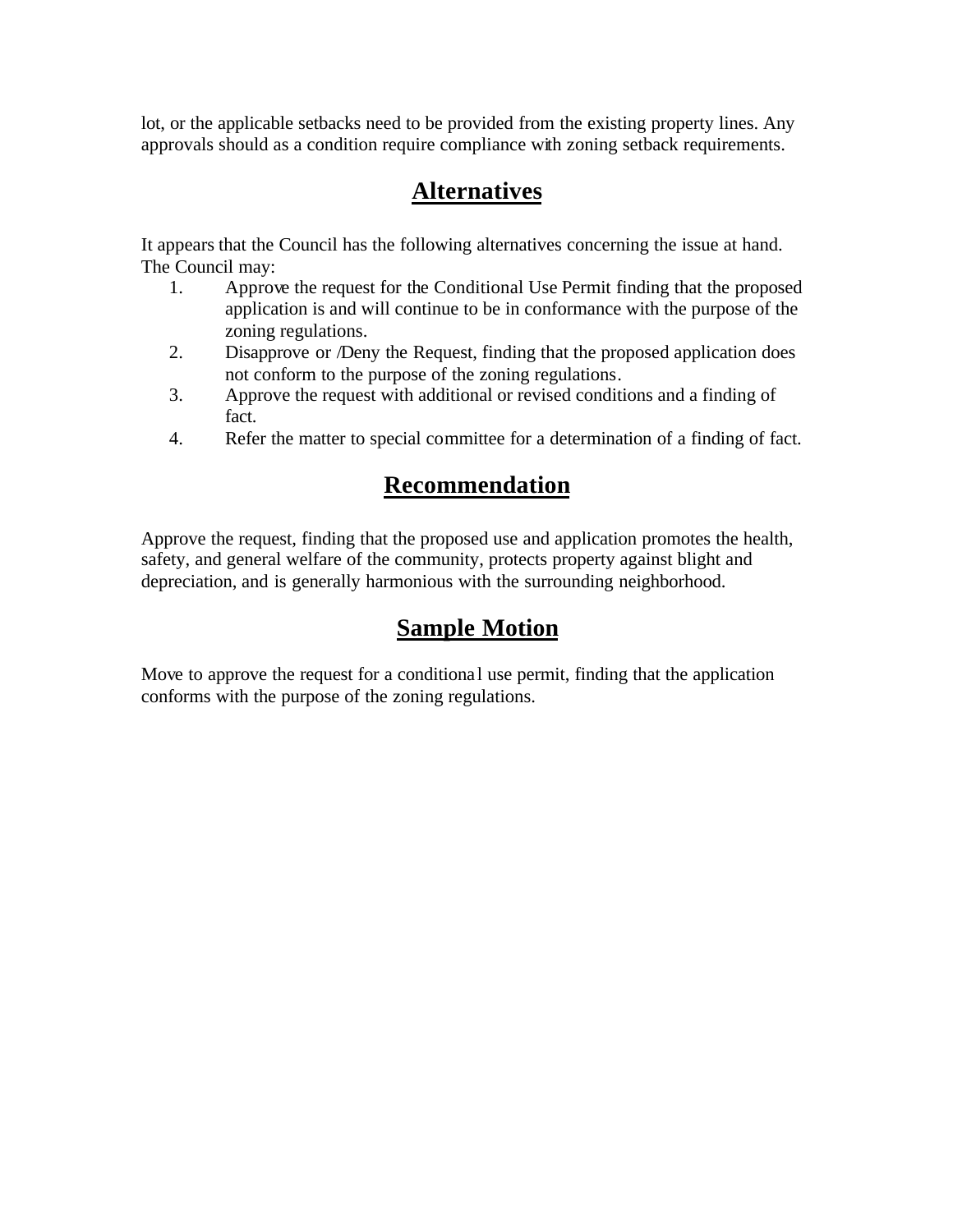

| onditional Use Permit Application<br>Building, Legal, Utilities<br>pc:<br>Planning, Public Works |                                           |  |
|--------------------------------------------------------------------------------------------------|-------------------------------------------|--|
| The specific use/construction requested is:                                                      | Mosaic Group Home, www.mosaic.org         |  |
| The owner(s) of the described property is/are:                                                   | Vacant lot owned by Mosaic.               |  |
| The legal description of the property is:                                                        | Lot 20 thru 22. Kallos Second Subdivision |  |
| The address of the property is:                                                                  | Address has not been assigned yet.        |  |
| The zoning classification of the property is:                                                    | R <sub>2</sub>                            |  |
| Existing improvements on the property is:                                                        | Vacant Lot                                |  |
| The duration of the proposed use is:                                                             | Perpetuity                                |  |
| Plans for construction of permanent facility is:                                                 | Group Home for the Disabled               |  |
| The character of the immediate neighborhood is: Residential                                      |                                           |  |

#### 10. There is hereby attached a list of the names and addresses of all property owners within 200' of the property upon which the Conditional Use Permit is requested.

#### 11. Explanation of request:

 $\mathbf C$ 

1.

 $2.$ 

 $3<sup>1</sup>$ 

 $\overline{4}$ 

5.

6.

 $7<sub>1</sub>$ 

8.

9.

Mosaic would like to build a 6 bedroom group home for the disabled. The architecture of the proposed structure would be residential style to compliment the surrounding homes. Zoning section 36-64 does not allow Group Homes in the permitted principle use.

I/We do hereby certify that the above statements are true and correct and this application is signed as an acknowledgement of that fact.

 $Owners(s)$ Address **State** Zip

Please Note: Delays May Occur if Application is Incomplete or Inaccurate.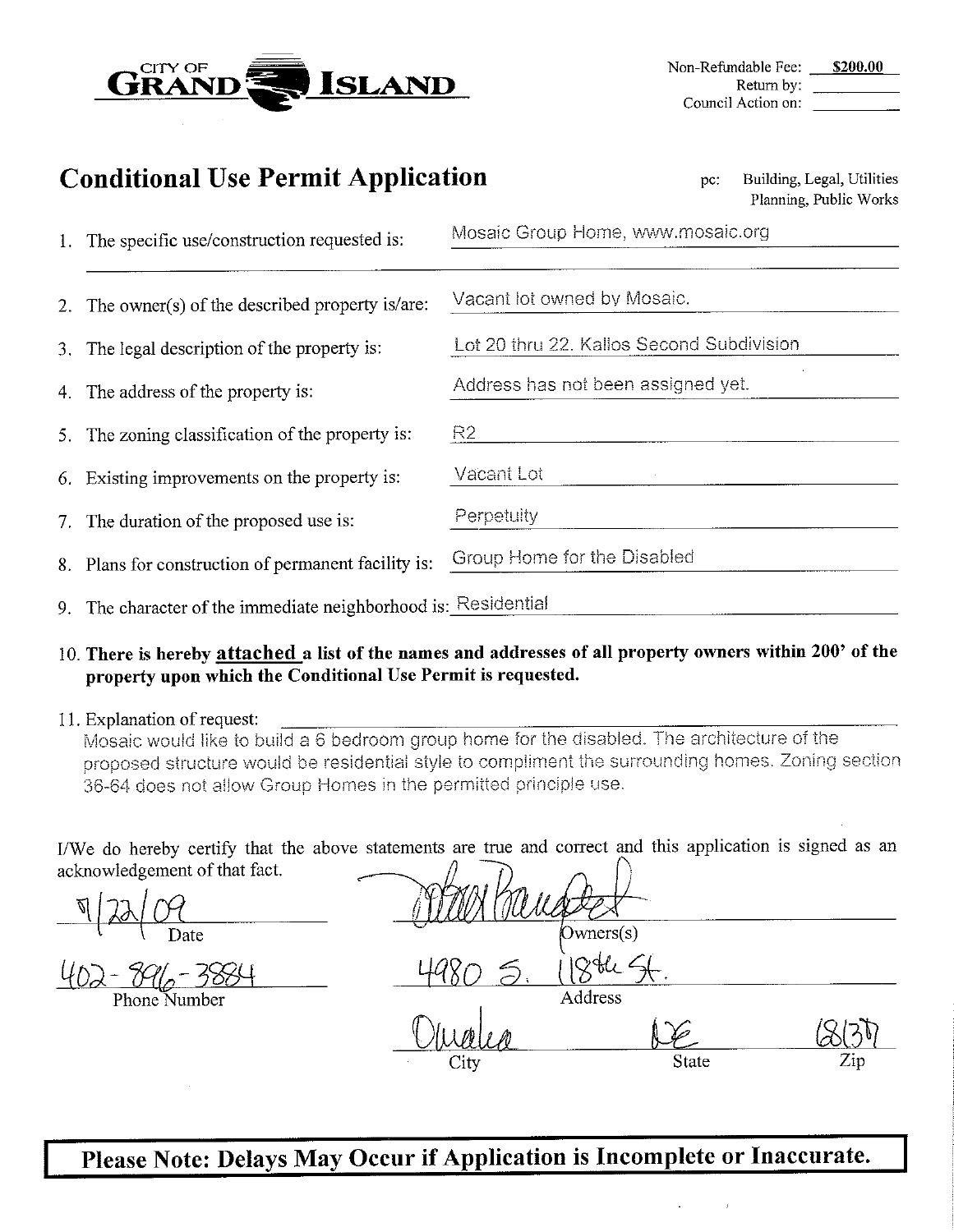# MOSAIC ICF/MR - CDD-MSU

17





 $\frac{2\text{OMING}_2}{\text{MSR}}$  is a pluster and septivisor, search slaves slaves respects to the property of the result of the result of the slaves of the state of the state of the active of the spectra of the spectra of the spectr BILDNG 50 FT: 4344 50 FT BALDANS SERVASS<br>FRONT PARTY AND DISTELL<br>FRONT PARTY DISTELLED<br>INTERNET AND DISTELLED<br>INTERNET PARTY DISTELLED PERVOIS COVERAGE HEBHT:<br>MPERVIOUS COVERAGE. REGISTOR<br>BRITTING MARKET<br>BRITTING HAVING HAVING<br>BRITTING HAVING<br>BRITTING HAVING 12<br>BRITTING SOFT HAV  $\widetilde{\mathcal{E}}\in\mathcal{E}$  of  $\widetilde{\mathcal{E}}$ 25,448 5Q FT TA2 50 FT **PROVIDED**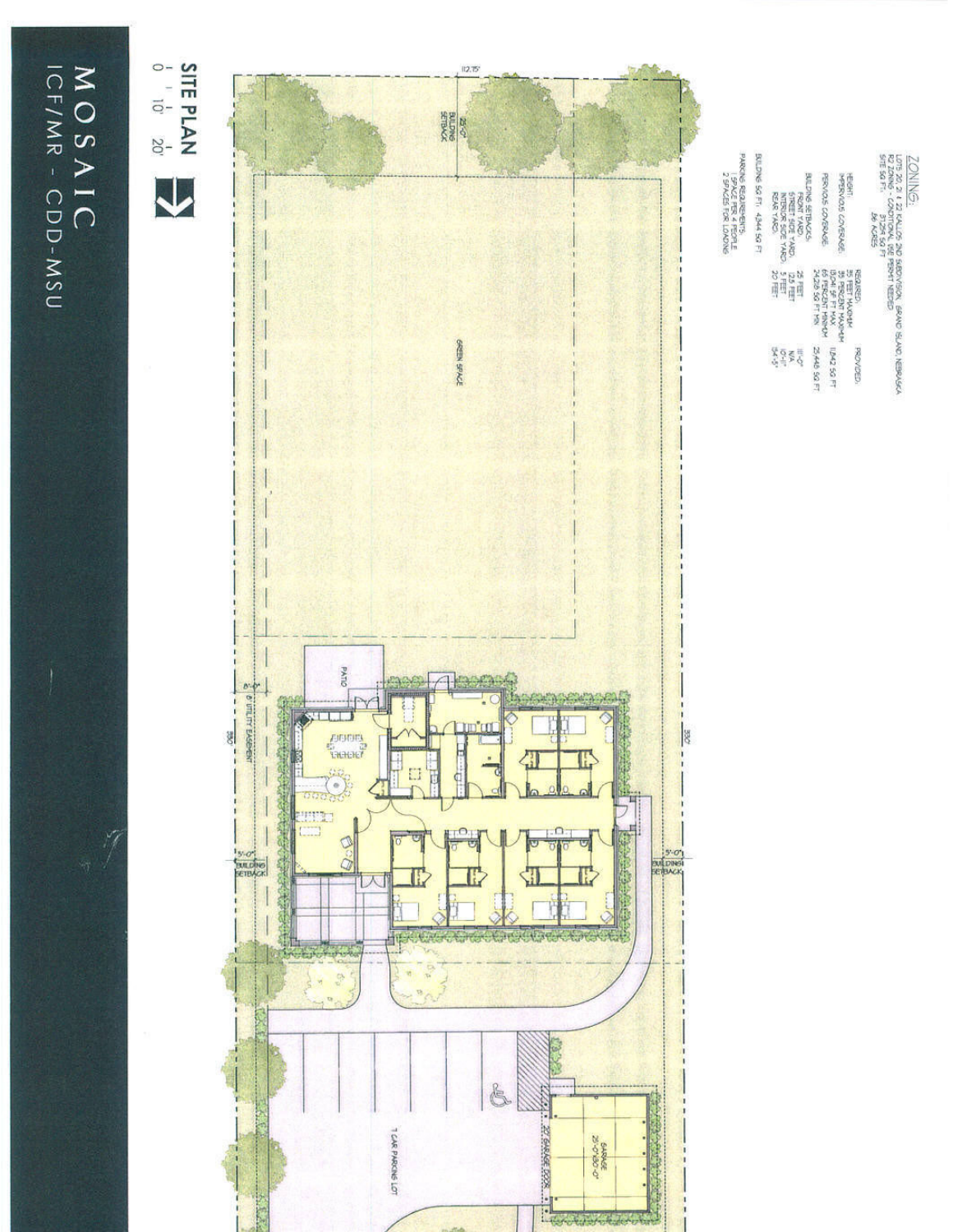# WOSAIC ICF/MR - CDD-MSU



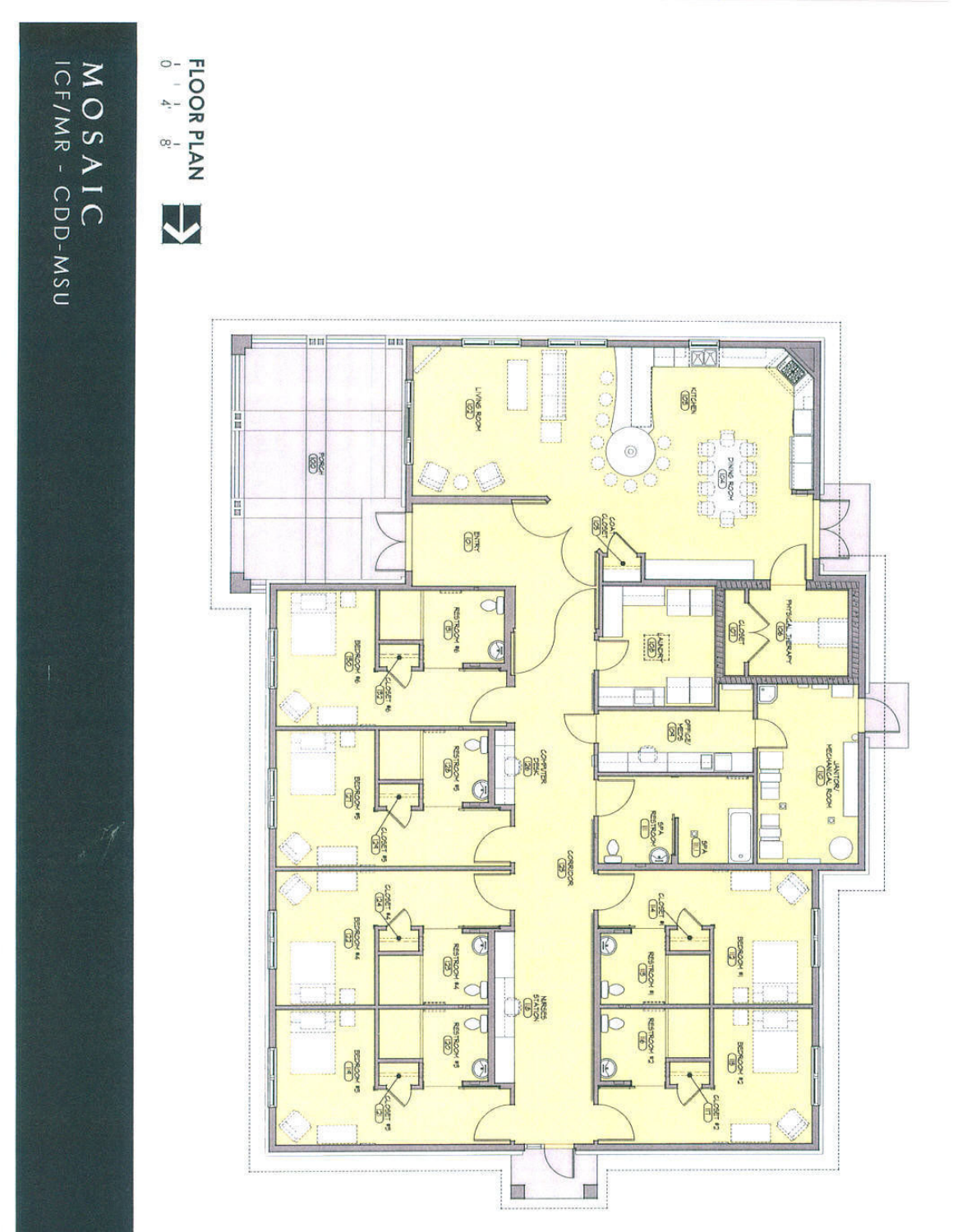

**EXTERIOR ELEVATIONS**<br>  $\frac{1}{6}$   $\frac{1}{4}$   $\frac{1}{8}$ 

BACK ELEVATION



 $\circledcirc$ 

FRONT ELEVATION